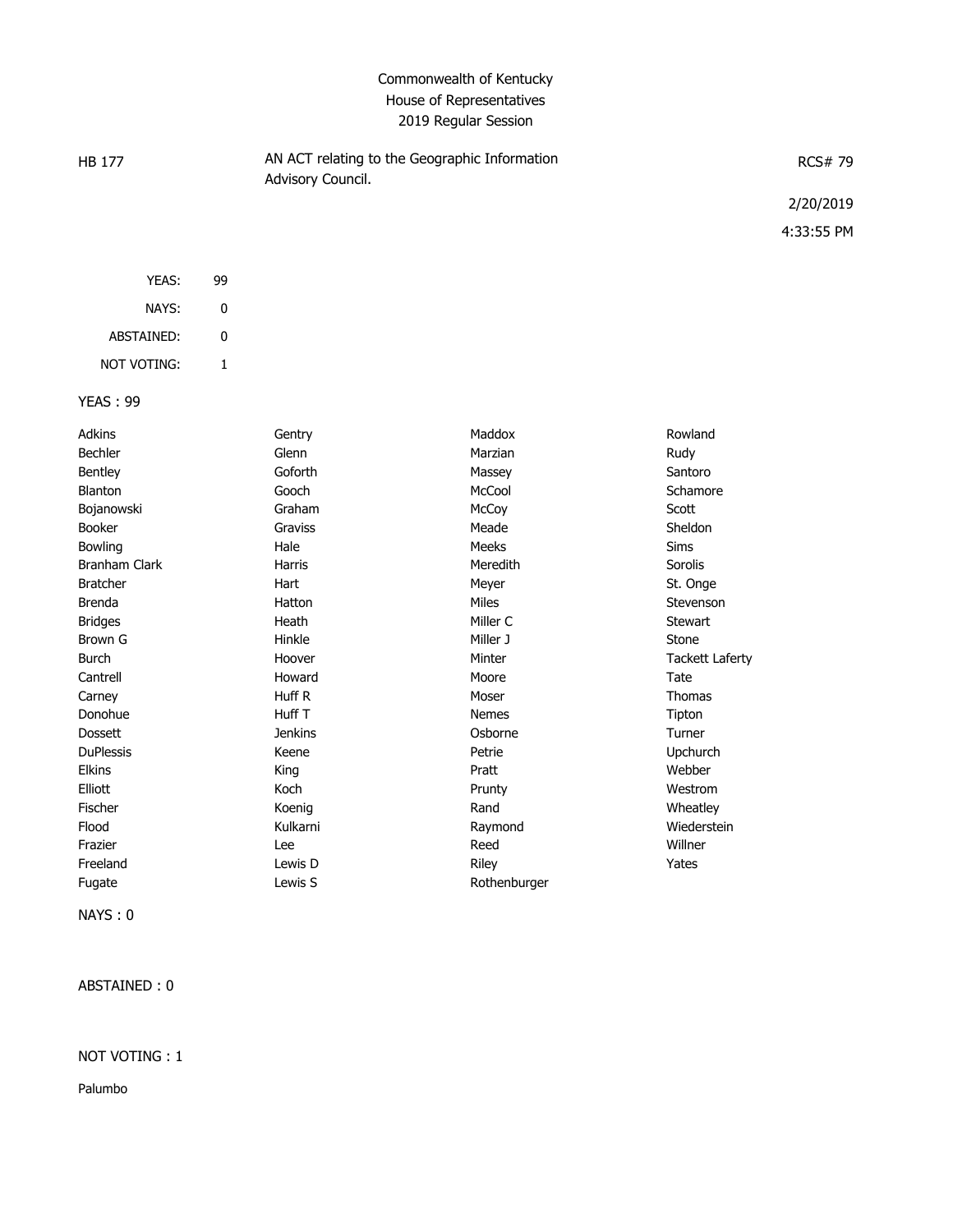# **COMMONWEALTH OF KENTUCKY SENATE 2019 Regular Session**

| <b>HB 177</b>        |             | Advisory Council. | AN ACT relating to the Geographic Information |                | RSN# 989   |
|----------------------|-------------|-------------------|-----------------------------------------------|----------------|------------|
|                      |             |                   |                                               |                | 3/14/2019  |
| PASS HB 177 W/ sfa 1 |             |                   |                                               |                | 5:22:11 PM |
| YEAS:                | 36          |                   |                                               |                |            |
| NAYS:                | 0           |                   |                                               |                |            |
| PASSES:              | $\pmb{0}$   |                   |                                               |                |            |
| NOT VOTING:          | $\mathbf 1$ |                   |                                               |                |            |
| <b>YEAS: 36</b>      |             |                   |                                               |                |            |
| Alvarado             |             | Givens            | <b>Mills</b>                                  | <b>Stivers</b> |            |
| Buford               |             | Harper Angel      | Neal                                          | Thayer         |            |
| Carpenter            |             | Harris            | Parrett                                       | <b>Thomas</b>  |            |
| Carroll D            |             | Higdon            | Raque Adams                                   | Turner         |            |
| Carroll J            |             | Hornback          | Robinson                                      | Webb           |            |
| Castlen              |             | Humphries         | Schickel                                      | West           |            |
| Clark                |             | Kerr              | Schroder                                      | Westerfield    |            |
| Embry                |             | McGarvey          | Seum                                          | Wilson         |            |
| Girdler              |             | Meredith          | Smith                                         | Wise           |            |
| NAYS: 0              |             |                   |                                               |                |            |

PASSES : 0

#### NOT VOTING : 1

McDaniel